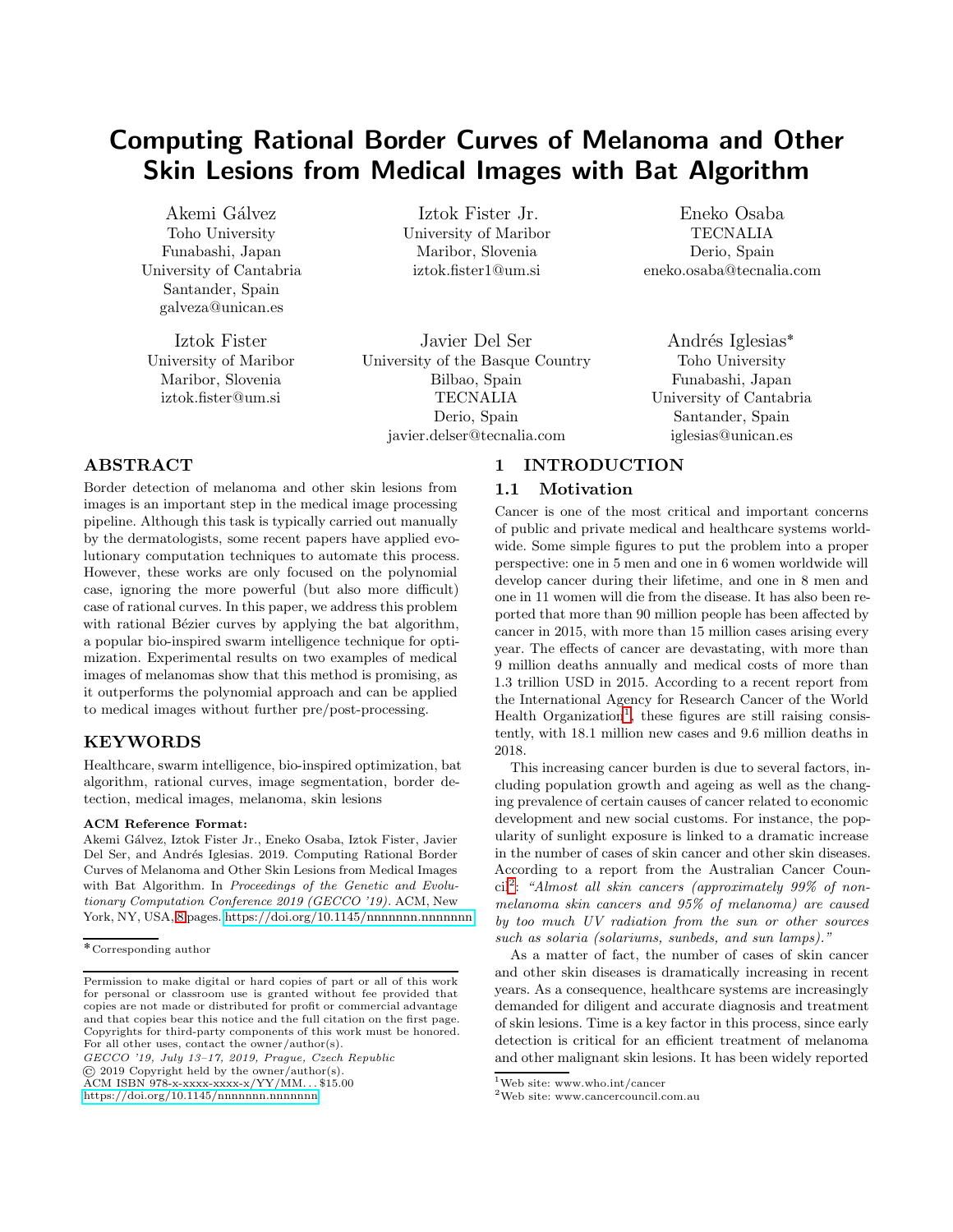that the five-year survival rate is about 99% for stage 0 melanoma (in situ), when the tumor is confined to the epidermis, while it is only  $7\% \sim 20\%$  for stage 4 melanoma, when the cancer has spread to other parts of the body. These figures are a clear evidence of the important role of prompt detection and accurate diagnosis.

The most common diagnostic procedure for skin lesions is the visual inspection by a specialist. However, several types of skin cancer such as melanoma are difficult to discriminate visually from other skin lesions. Other diagnosis procedures include the popular ABCDE method, the Menzies scale, the 7-point checklist, and different types of biopsy [\[10,](#page-7-1) [24](#page-7-2)]. Unfortunately, these procedures rely strongly on the clinical experience of the specialists. Consequently, the diagnostic procedures are time-consuming and the results are prone to errors, due to the difficulty and subjectivity of human diagnosis. Other kind of procedures involve imaging tests, including X-ray, computer tomography (CT) scan, magnetic resonance imaging (MRI) scan, positron emission tomography (PET) scan and others. In most cases, these procedures are used to track the possible spread of melanoma to other parts of the body rather than for early identification. Also, there is still some subjectivity related to the visual perception of images. This makes the use of advanced computer-aided image processing techniques a very useful tool as a second independent diagnosis to improve the decision-making procedures and workflow by clinicians, and for many other purposes. As a result, the computerized analysis of medical images is becoming a very active area of research in the biomedical and healthcare fields.

A major goal in computer-aided medical image processing for dermatology is to develop reliable computer tools for accurate identification and classification of melanoma and other skin lesions. This is also the motivation of this work. Obviously, this is a herculean task that cannot be addressed in a single paper. In this work, we will restrict ourselves to a particular task of the full image processing pipeline, namely, the computation of the border curves of melanoma and other skin lesions from medical images for image segmentation. We refer the interested readers to [\[20](#page-7-3), [25](#page-7-4)] for two interesting and comprehensive reviews on techniques and algorithms for general computer-aided diagnosis of skin lesions.

## 1.2 Computer-aided methods for medical image processing in dermatology

Two commonly used image acquisition methods for early diagnosis of skin lesions are macroscopic images and dermoscopy. The former consists of taking a close picture of the skin lesion with a standard digital camera and send it to the specialist for remote examination. This option is of great help for patients with difficult access to a dermatologist, such as those living in remote areas or handicapped people. Dermoscopy is more precise and reduces screening errors as it enhances discrimination between real melanoma and other skin lesions [\[1,](#page-7-5) [4](#page-7-6)]. Of course, both methods depend on the human factor for accurate diagnosis. Although removing the

human factor in diagnostic procedures entirely is neither convenient nor desirable, it turns out that reliable and accurate automatic methods could arguably help to alleviate the work load on human specialists and reduce diagnostic errors.

The standard approach in automatic medical image processing of skin lesions consists of three stages: 1) image segmentation; 2) feature extraction and feature selection; and 3) lesion classification. Image segmentation aims to identify the area of the skin lesion and separate it from the background. This stage is very important, as it represents the starting point for the whole pipeline and it affects the accuracy of the next stages. Popular segmentation approaches include thresholding methods [\[5](#page-7-7), [15\]](#page-7-8), edge-based methods [\[2](#page-7-9)], clustering methods [\[27,](#page-7-10) [37\]](#page-7-11), level set methods [\[23\]](#page-7-12) and active contours [\[22\]](#page-7-13), among others.

An important task in image segmentation is border detection, which means computing the border between the skin lesion and the surrounding healthy skin area. This border curve is very helpful for diagnosis, because it provides valuable information for several tests (for instance, irregular borders are a good indicator of possible malignant tumors). Usually, the border detection is performed manually by the dermatologists, who select a set of feature points by simple visual inspection. Such feature points are then joined with a polygonal line to enclose the area of the lesion. However, this procedure does not represent the real process accurately, since the border of skin lesions rarely happens to be linear. In addition, interpolation schemes enforce the border to pass through all feature points, even if they are simple outliers due to measurement noise or other problems. Approximation schemes, in which the curve passes near the feature points, are more advantageous in terms of accuracy, computer memory, and data storage capacity, as the border can be accurately described by a few tens of parameters even for large collections of feature points. This is the problem addressed in this paper, as explained in detail in next section.

## <span id="page-1-0"></span>2 THE PROBLEM

The problem to be solved in this paper can be formulated as follows: suppose that we are provided with a sorted collection of feature points  $\{\Delta_i\}_{i=1,\dots,\kappa}$  in  $\mathbb{R}^2$  obtained from medical images by a trained dermatologist. Such feature points correspond to the boundary curve between a skin lesion or tumor and the skin background. Note that in this paper vectors are denoted in bold. Since the feature points are collected in a manual way, they are subjected to measurement noise, irregular sampling, and other artifacts. Therefore, an approximation scheme based on a smooth mathematical curve is generally more suitable for border detection than the linear interpolation given by a polyline connecting the feature points through simple straight lines. Consequently, our goal is to compute a parametric curve  $\mathbf{\Phi}(\tau)$  performing discrete approximation of the feature points  $\{\Delta_i\}_i$  in the least-squares sense.

Several families of approximation functions can be used for this task. Among them, the free-form parametric curves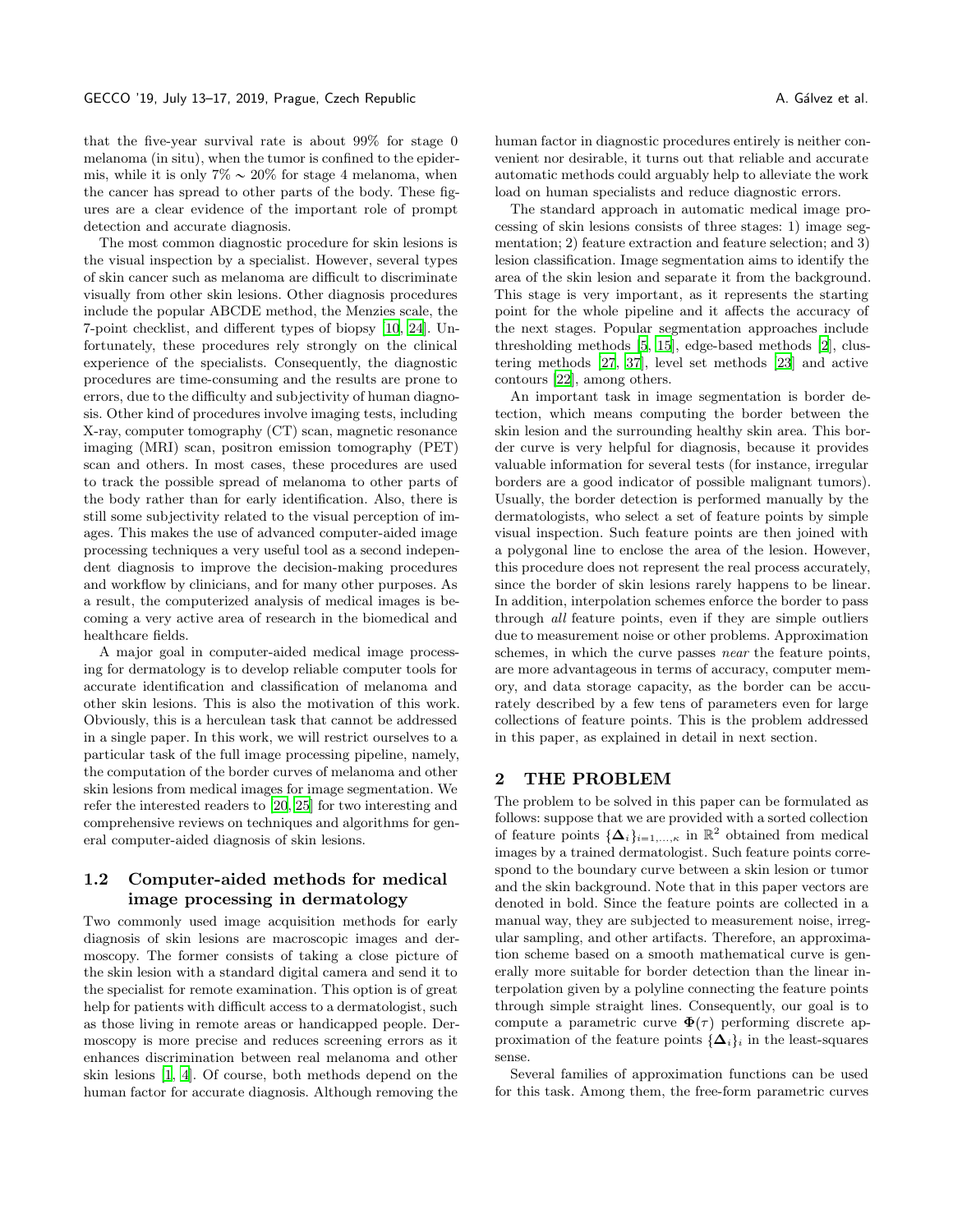Computing Rational Border Curves of Melanoma with Bat Algorithm GECCO '19, July 13–17, 2019, Prague, Czech Republic

(such as Bézier and B-spline curves) are popular choices, because of their flexibility and wide applicability in academia and industrial settings [\[6](#page-7-14), [26](#page-7-15)]. Some previous papers have addressed the case of Bézier curves using different swarm intelligence methods, such as the bat algorithm [\[11](#page-7-16)] and the cuckoo search algorithm [\[12](#page-7-17)]. A very recent paper applies a hybrid modified firefly algorithm to this problem [\[13](#page-7-18)]. However, in all these cases, only the polynomial case has been considered, while surprisingly the (more powerful) rational case has been ignored so far. This paper aims at filling this gap. In line with this, in this work we focus on the particular case of rational Bézier curves [\[8](#page-7-19), [26](#page-7-15)].

Mathematically, a free-form rational Bézier curve  $\mathbf{\Phi}(\tau)$  of degree  $\eta$  is defined as:

$$
\Phi(\tau) = \frac{\sum_{j=0}^{n} \omega_j \Lambda_j \phi_j^{\eta}(\tau)}{\sum_{j=0}^{n} \omega_j \phi_j^{\eta}(\tau)}
$$
(1)

where  $\Lambda_i$  are vector coefficients called the poles,  $\omega_i$  are their scalar weights,  $\phi_j^{\eta}(\tau)$  are the *Bernstein polynomials of index* j and degree  $\eta$ , given by:

$$
\phi_j^{\eta}(\tau) = \begin{pmatrix} \eta \\ j \end{pmatrix} \tau^j (1 - \tau)^{\eta - j}
$$

with  $\int$ j  $=\frac{\eta!}{\eta!}$  $\frac{\partial}{\partial j!(\eta-j)!}$ , and  $\tau$  is the *curve parameter*, defined on the finite interval  $[0, 1]$ . By convention,  $0! = 1$ .

Now, our optimization problem consists of computing all parameters (i.e. poles  $\Lambda_i$ , weights  $\omega_i$ , and parameters  $\tau_i$  associated with the  $\Delta_i$ , for  $i = 1, \ldots, \kappa, j = 0, \ldots, \eta$  of the rational Bézier curve  $\mathbf{\Phi}(\tau)$  approximating the feature points better in the least-squares sense. This means minimizing the least-squares error, Υ, defined as the sum of squares of the residuals:

<span id="page-2-0"></span>
$$
\Upsilon = \underset{\substack{\{\tau_i\}_{i,j} \\ {\{\Lambda_j\}_j \\ \{\omega_j\}_j\}}}{{\min_{\{\omega_j\}_j}}}\left[\sum_{i=1}^{\kappa}\left(\Delta_i - \frac{\sum_{j=0}^{\eta}\omega_j\Lambda_j\phi_j^{\eta}(\tau_i)}{\sum_{j=0}^{\eta}\omega_j\phi_j^{\eta}(\tau_i)}\right)^2\right].
$$
 (2)

Now, taking:

<span id="page-2-2"></span>
$$
\varphi_j^{\eta}(\tau) = \frac{\omega_j \phi_j^{\eta}(\tau)}{\sum_{k=0}^n \omega_k \phi_k^{\eta}(\tau)}
$$
(3)

Eq. [\(2\)](#page-2-0) becomes:

<span id="page-2-3"></span>
$$
\Upsilon = \underset{\substack{\{\tau_i\}_i\\{\{\Lambda_j\}_j\}}{\text{minimize}}}{\min_{\{\Lambda_j\}_j}} \left[ \sum_{i=1}^{\kappa} \left( \Delta_i - \sum_{j=0}^{\eta} \Lambda_j \varphi_j^{\eta}(\tau) \right)^2 \right],\tag{4}
$$

which can be rewritten in matrix form as:

<span id="page-2-1"></span>
$$
\Omega.\Lambda = \Xi \tag{5}
$$

called the normal equation, where:

$$
\Omega = [\Omega_{i,j}] = \left[ \left( \sum_{k=1}^{\kappa} \varphi_i^{\eta}(\tau_k) \varphi_j^{\eta}(\tau_k) \right)_{i,j} \right],
$$

$$
\Xi = [\Xi_j] = \left[ \left( \sum_{k=1}^{\kappa} \Delta_k \varphi_j^{\eta}(\tau_k) \right)_j \right],
$$

 $\Lambda = (\Lambda_0, \ldots, \Lambda_\eta)^T$ , for  $i, j = 0, \ldots, \eta$ , and  $(.)^T$  means the transposition of a vector or a matrix. In general,  $\kappa \gg \eta$ meaning that the system [\(5\)](#page-2-1) is over-determined. If values are assigned to the  $\tau_i$ , our problem can be solved as a classical linear least-squares minimization, with the coefficients  $\{\boldsymbol{\Lambda}_i\}_{i=0,\ldots,n}$  as unknowns. This problem can readily be solved by standard numerical techniques. On the contrary, if the values of  $\tau_i$  are treated as unknowns, the problem becomes much more difficult. Indeed, since the polynomial blending functions  $\phi_j^{\eta}(\tau)$  are nonlinear in  $\tau$  and so are the rational blending functions  $\varphi_j^{\eta}(\tau)$ , the least-squares minimization of the errors is a nonlinear continuous optimization problem. Note also that in many practical cases the number of data points can be extremely large, meaning that we have to deal with a large number of unknowns. In other words, we are dealing with a high-dimensional problem. It is also a multimodal problem, since there might be more than one set of parameter values leading to the optimal solution.

To summarize, the interplay among all sets of unknowns (data parameters, poles, and weights) leads to a very difficult over-determined, multimodal, multivariate, continuous, nonlinear optimization problem. In this work, we are interested to solve this general problem. Therefore, instead of making assumptions about the values of the free parameters, we are aimed at computing all of them in an integrated way.

Unfortunately, it has been proved that the classical mathematical optimization methods are not able to solve this difficult problem. As a consequence, there has been a great interest to explore other alternatives, including artificial intelligence techniques. Among them, the evolutionary computation methods of biological inspiration are very powerful tools for continuous optimization [\[7,](#page-7-20) [32\]](#page-7-21). For instance, as discussed above, swarm intelligence methods have already been applied to quite close (but simpler) problems, such as the border detection problem with polynomial curves [\[11–](#page-7-16) [13\]](#page-7-18). Encouraged by these positive results, we follow a similar strategy here for this (more difficult) rational problem. In particular, we address our optimization problem by using a powerful bio-inspired method called bat algorithm and described in next section.

#### 3 THE BAT ALGORITHM

The *bat algorithm* is a bio-inspired swarm intelligence algorithm originally proposed by Xin-She Yang in 2010 to solve optimization problems [\[33](#page-7-22)[–35\]](#page-7-23). The algorithm is based on the echolocation behavior of bats. The author focused particularly on microbats, as they use a type of sonar called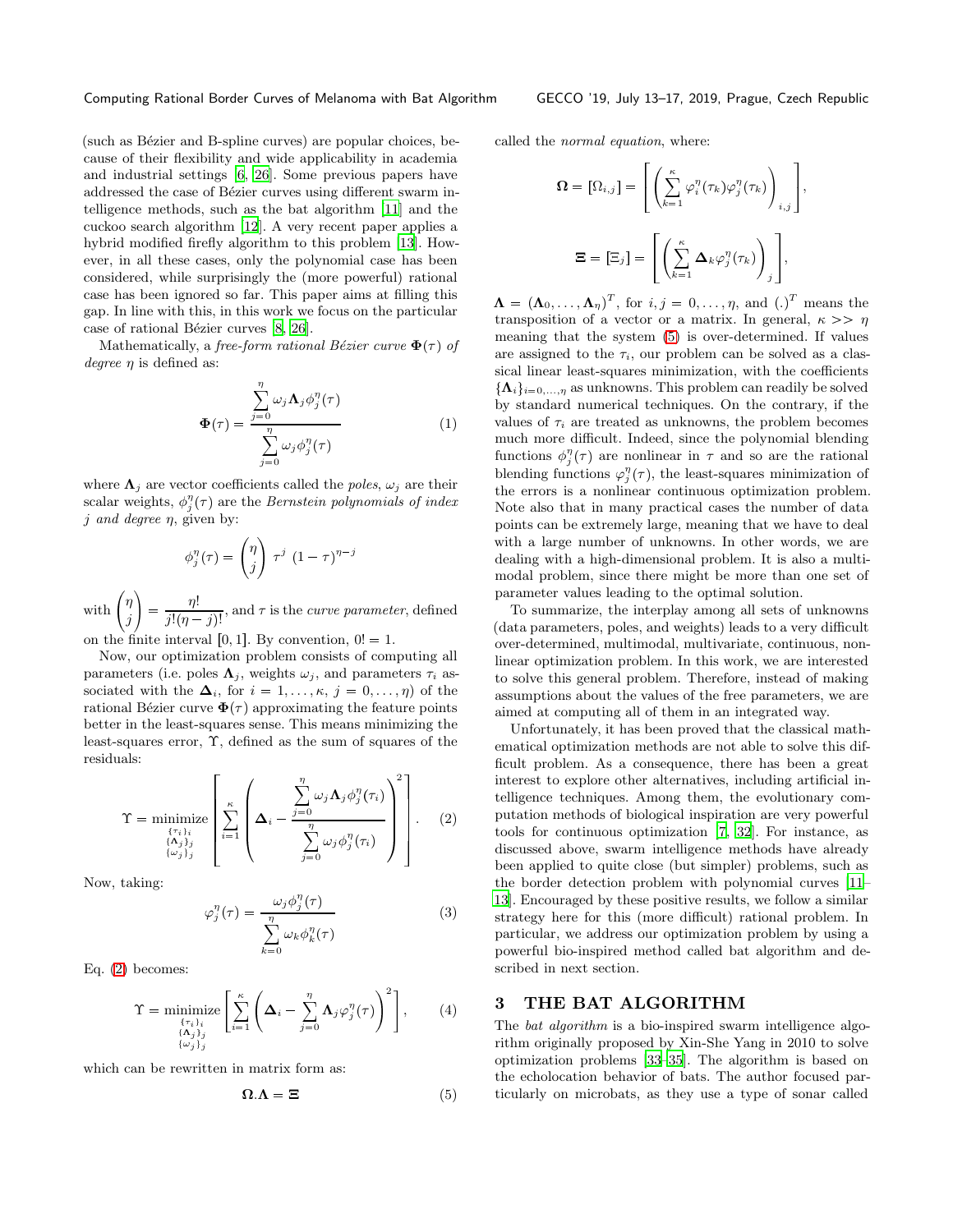Require: (Initial Parameters) Population size: P Maximum number of generations:  $\mathcal{G}_{max}$ Loudness: A Pulse rate: r Maximum frequency:  $f_{max}$ Dimension of the problem: d Objective function:  $\phi(\mathbf{x})$ , with  $\mathbf{x} = (x_1, \dots, x_d)^T$ Random number:  $\theta \in U(0, 1)$ 1:  $q \leftarrow 0$ 2: Initialize the bat population  $\mathbf{x}_i$  and  $\mathbf{v}_i$ ,  $(i = 1, \ldots, n)$ 3: Define pulse frequency  $f_i$  at  $\mathbf{x}_i$ 4: Initialize pulse rates  $r_i$  and loudness  $A_i$ 5: while  $g < \mathcal{G}_{max}$  do 6: for  $i = 1$  to  $P$  do 7: Generate new solutions by adjusting frequency, 8: and updating velocities and locations //eqns. [\(6\)](#page-3-0)-[\(8\)](#page-3-0) 9: if  $\theta > r_i$  then  $10:$  $e^{best} \leftarrow s^g$ //select the best current solution 11:  $\mathbf{ls}^{best} \leftarrow \mathbf{ls}^g$ //generate a local solution around  $\mathbf{s}^{best}$ 12: end if 13: Generate a new solution by local random walk 14: if  $\theta < A_i$  and  $\phi(\mathbf{x_i}) < \phi(\mathbf{x^*})$  then 15: Accept new solutions 16: Increase  $r_i$  and decrease  $A_i$ 17: end if 18: end for 19:  $g \leftarrow g + 1$ 20: end while 21: Rank the bats and find current best  $x^*$ 22: return x

Algorithm 1: Bat algorithm pseudocode

echolocation, with varying pulse rates of emission and loudness, to detect prey, avoid obstacles, and locate their roosting crevices in the dark.

#### 3.1 Basic rules

The idealization of the echolocation of microbats can be summarized as follows (see [\[33](#page-7-22)] for details):

- (1) Bats use echolocation to sense distance and distinguish between food, prey and background barriers.
- (2) Each virtual bat flies randomly with a velocity  $v_i$ at position (solution)  $x_i$  with a fixed frequency  $f_{min}$ , varying wavelength  $\lambda$  and loudness  $A_0$  to search for prey. As it searches and finds its prey, it changes wavelength (or frequency) of their emitted pulses and adjust the rate of pulse emission  $r$ , depending on the proximity of the target.
- (3) It is assumed that the loudness will vary from an (initially large and positive) value  $A_0$  to a minimum constant value  $A_{min}$ .

In order to apply the bat algorithm for optimization problems more efficiently, some additional assumptions are strongly

advisable. In general, we assume that the frequency f evolves on a bounded interval  $|f_{min}, f_{max}|$ . This means that the wavelength  $\lambda$  is also bounded, because f and  $\lambda$  are related to each other by the fact that the product  $\lambda$ . f is constant. For practical reasons, it is also convenient that the largest wavelength is chosen such that it is comparable to the size of the domain of interest (the search space, for optimization problems). For simplicity, we can assume that  $f_{min} = 0$ , so  $f \in [0, f_{max}]$ . The rate of pulse can simply be in the range  $r \in [0, 1]$ , where 0 means no pulses at all, and 1 means the maximum rate of pulse emission.

#### 3.2 The algorithm

With these idealized rules indicated above, the basic pseudocode of the bat algorithm is shown in Algorithm 1. Basically, the algorithm considers an initial population of  $P$  individuals (bats). Each bat, representing a potential solution of the optimization problem, has a location  $x_i$  and velocity  $v_i$ . The algorithm initializes these variables (lines 1-2) with random values within the search space. Then, the pulse frequency, pulse rate, and loudness are computed for each individual bat (lines 3-4). Then, the swarm evolves in a discrete way over generations (line 5), like time instances (line 19) until the maximum number of generations,  $\mathcal{G}_{max}$ , is reached (line 20). For each generation  $g$  and each bat (line 6), new frequency, location and velocity are computed (lines 7-8) according to the following evolution equations:

<span id="page-3-0"></span>
$$
f_i^g = f_{min}^g + \beta(f_{max}^g - f_{min}^g) \tag{6}
$$

$$
\mathbf{v}_i^g = \mathbf{v}_i^{g-1} + \left[ \mathbf{x}_i^{g-1} - \mathbf{x}^* \right] f_i^g \tag{7}
$$

$$
\mathbf{x}_i^g = \mathbf{x}_i^{g-1} + \mathbf{v}_i^g \tag{8}
$$

where  $\beta \in [0, 1]$  follows the random uniform distribution, and  $\mathbf{x}^*$  represents the current global best location (solution), which is obtained through evaluation of the objective function at all bats and ranking of their fitness values. The superscript  $(.)^g$  is used to denote the current generation g.

The best current solution and a local solution around it are probabilistically selected according to some given criteria (lines 8-11). Then, search is intensified by a local random walk (line 12). For this local search, once a solution is selected among the current best solutions, it is perturbed locally through a random walk of the form:

$$
\mathbf{x}_{new} = \mathbf{x}_{old} + \epsilon \mathcal{A}^g \tag{9}
$$

where  $\epsilon$  is a random number with uniform distribution on the interval  $[-1, 1]$  and  $\mathcal{A}^g = \langle \mathcal{A}^g_i \rangle$ , is the average loudness of all the bats at generation g.

If the new solution achieved is better than the previous best one, it is probabilistically accepted depending on the value of the loudness. In that case, the algorithm increases the pulse rate and decreases the loudness (lines 13-16). This process is repeated for the given number of generations. In general, the loudness decreases once a bat finds its prey (in our analogy, once a new best solution is found), while the rate of pulse emission decreases. For simplicity, the following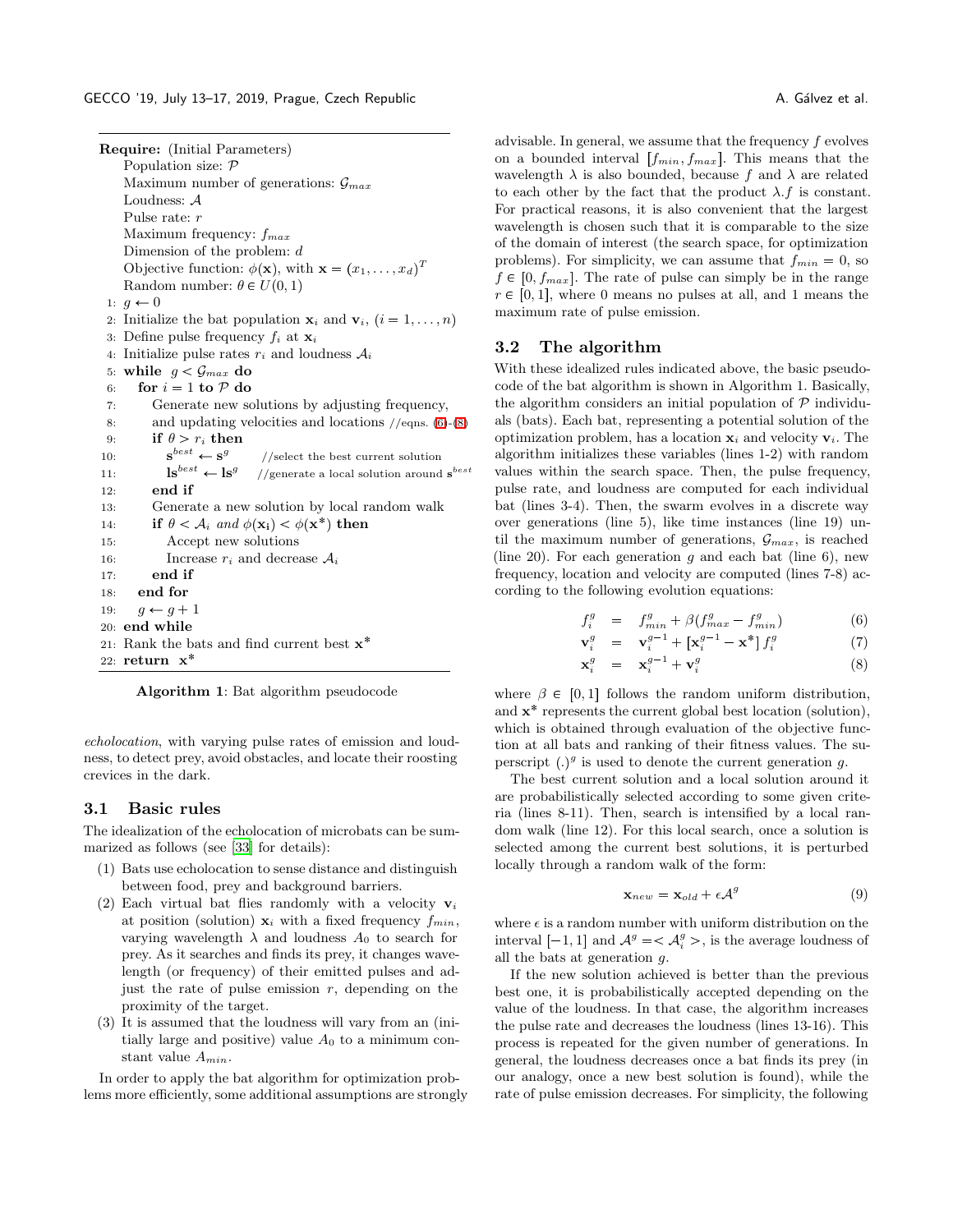$$
\mathcal{A}_i^{g+1} = \alpha \mathcal{A}_i^g \tag{10}
$$

$$
r_i^{g+1} = r_i^0 [1 - exp(-\gamma g)] \tag{11}
$$

where  $\alpha$  and  $\gamma$  are constants. Note that for any  $0 < \alpha < 1$ an any  $\gamma > 0$  we have:

$$
\mathcal{A}_i^g \to 0, \quad r_i^g \to r_i^0, \quad \text{as } g \to \infty \tag{12}
$$

In general, each bat should have different values for loudness and pulse emission rate, which can be computationally achieved by randomization. To this aim, we can take an initial loudness  $\mathcal{A}_i^0 \in (0, 2)$  while the initial emission rate  $r_i^0$  can be any value in the interval  $[0, 1]$ . Loudness and emission rates will be updated only if the new solutions are improved, an indication that the bats are moving towards the optimal solution. As a result, the bat algorithm applies a parameter tuning technique to control the dynamic behavior of a swarm of bats. Similarly, the balance between exploration and exploitation can be controlled by tuning algorithm-dependent parameters.

Bat algorithm is a very promising method that has already been successfully applied to several problems, such as multilevel image thresholding [\[3\]](#page-7-24), economic dispatch [\[21](#page-7-25)], curve and surface reconstruction [\[16,](#page-7-26) [17](#page-7-27)] optimal design of structures in civil engineering [\[19\]](#page-7-28), robotics [\[28](#page-7-29)[–31](#page-7-30)], fuel arrangement optimization [\[18](#page-7-31)], planning of sport training sessions [\[9\]](#page-7-32), fractal image reconstruction [\[14\]](#page-7-33), and many others. The interested reader is also referred to the general paper in [\[36](#page-7-34)] for a comprehensive review of the bat algorithm, its variants and other interesting applications.

## 4 PROPOSED METHODOLOGY

## 4.1 Our Method

Our method consists of applying the bat algorithm described in previous section to the border detection problem described in Sect. [2.](#page-1-0) Solving this optimization problem requires to define some important issues. Firstly, we need an adequate representation of the problem. Each bat, representing a potential solution, corresponds to a vector of the form:  $S_i^g$  $\{\mathcal{P}_i^g, \mathcal{W}_i^g\}, (i = 1, \dots, N_{\mathcal{P}})$  with  $\mathcal{P}_i^g = \{\tau_{i,1}^g, \dots, \tau_{i,\kappa}^g\} \in [0,1]^{\kappa}$ , where the  $\{\tau_{i,j}^g\}_{j=1,\ldots,\kappa}$  are strictly increasing parameters, and  $\mathcal{W}_{i}^{g} = \{\omega_{i,0}^{g}, \ldots, \omega_{i,\eta}^{g}\} \in [\omega_{min}, \omega_{max}]^{\eta+1}$ , and the superscript  $g$  denotes the generation index. The parametric vectors  $\mathcal{P}_i^0$ ,  $\mathcal{W}_i^0$  are initialized with random values; then, the elements in  $\mathcal{P}_i^0$  are sorted in increasing order. Secondly, we consider the fitness function described by the error functional in [\(2\)](#page-2-0). We remark however, that this fitting error does not take into account the number of data points. To overcome this drawback, we also compute the RMSE (root-mean squared error), given by:

$$
RMSE = \sqrt{\frac{\Upsilon}{\kappa}}\tag{13}
$$

Application of our method according to Algorithm [1](#page-6-0) yields new bats at each generation, representing the new solutions of our optimization problem. The procedure computes the final values of feature point parameters and weights. Then, inserting them into Eq. [\(3\)](#page-2-2), we apply least-squares minimization to compute the values of  $\{\mathbf\Lambda_i\}_{i=0,\ldots,\eta}$  according to Eq. [\(4\)](#page-2-3). The process is performed iteratively for a given number of iterations  $\mathcal{G}_{max}$ , until the convergence of the minimization of the error is eventually achieved. The bat with the best global value for our fitness function is taken as the final solution of our problem.

#### 4.2 Parameter Tuning

It is well-known that metaheuristic techniques require proper parameter tuning for good performance [\[7\]](#page-7-20). Unfortunately, the choice of suitable parameter values is also strongly problemdependent. Consequently, our choice is mostly based on empirical results. For the population size we set the value  $N_{\mathcal{P}} =$ 100, as larger populations take longer without changing our results significantly. The method is executed for  $\mathcal{G}_{max}$  iterations. In our simulations, we found that  $\mathcal{G}_{max} = 20,000$ is enough to reach convergence for our examples. The initial and minimum loudness,  $f_{max}$ , and parameter  $\alpha$  are set to 0.5, 0, 2, and 0.6, respectively. We also set the initial pulse rate and parameter  $\gamma$  to 0.5 and 0.4, respectively. However, our results do not change significantly when varying these values slightly. Finally, the parameters  $\omega_{min}$  and  $\omega_{max}$  are set to 0.5 and 3, respectively. Unfortunately, a detailed analysis about how all parameters affect the method is not possible here because of limitations of space.

#### 4.3 Implementation Details

Regarding the implementation, our computational work has been performed on a personal PC with a 2.8 GHz Intel Core i7 processor and 16 GB of RAM. The source code has been implemented by the authors in the programming language of the popular numerical program Matlab, version 2015b.

## 5 EXPERIMENTAL RESULTS

#### 5.1 Benchmark and Results

Our method has been applied to several examples of skin lesion images obtained from a digital image archive of the University Medical Center of Groningen, The Netherlands. In this paper we analyze only two of them (labelled as  $Exam$ ple I and Example II) because of limitations of space. They correspond to two medical images of melanomas, displayed in the (top-left) pictures of Figs. [1](#page-5-0) and [2,](#page-6-1) respectively. From the images, a collection of 75 and 127 feature points respectively have been selected by a specialist and joined with a polyline. The medical images along with the feature points connected with the polylines are displayed in the (top-right) pictures of Figs. [1](#page-5-0) and [2.](#page-6-1) We applied our method to these examples by using rational Bézier curves of different degrees, and selecting those minimizing the least-squares functional in Eq.  $(2)$ . The best fitting rational Bézier curves obtained with our method, corresponding to  $\eta = 23$  and  $\eta = 32$  respectively,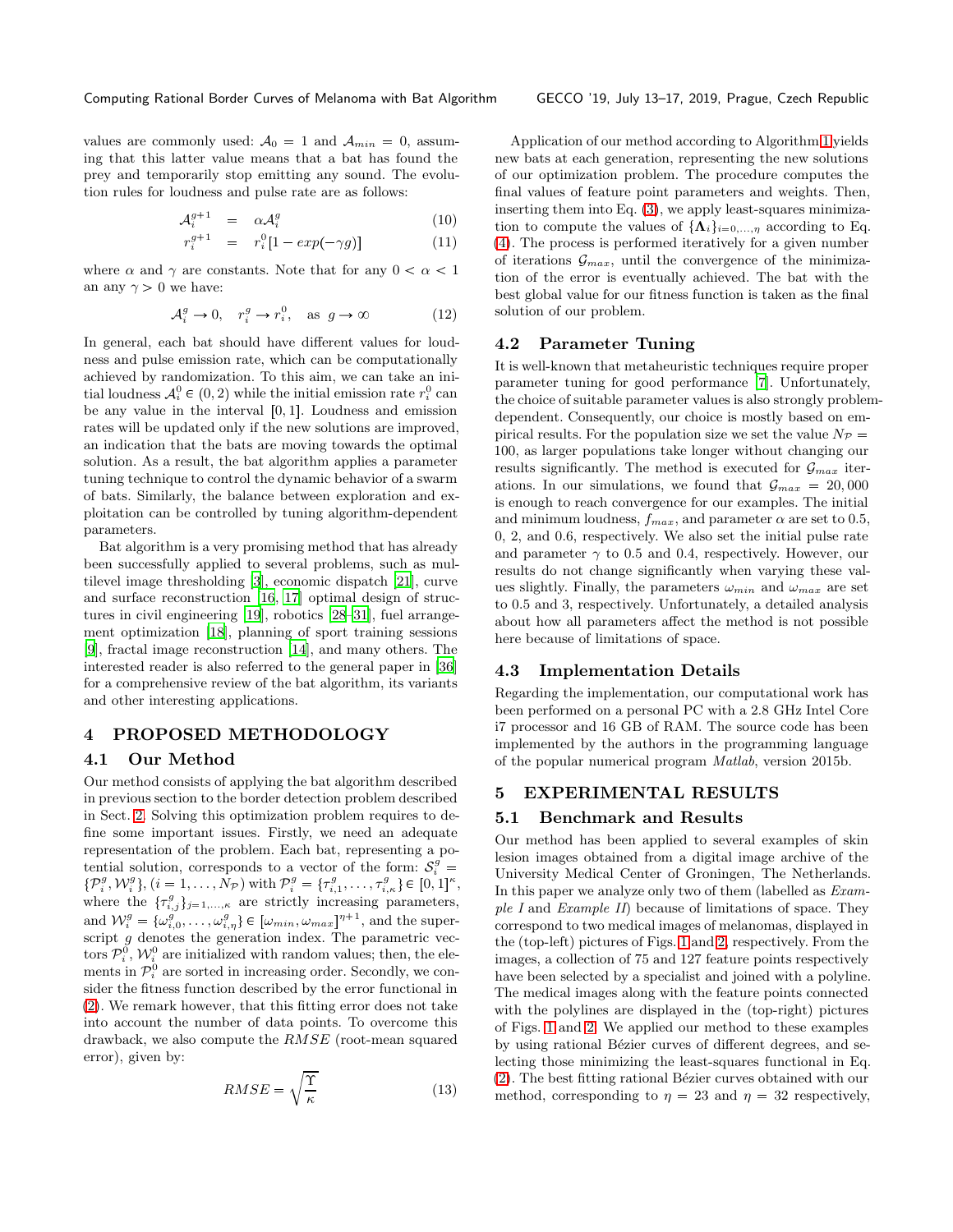<span id="page-5-0"></span>

Figure 1: Example I (top-bottom, left-right): original melanoma image; melanoma image and polyline connecting the feature points; original and reconstructed feature points; convergence diagram.

are displayed as blue solid lines in the (bottom-left) pictures of Figs. [1](#page-5-0) and [2,](#page-6-1) respectively. The pictures also display the original and the reconstructed feature points as empty red circles and blue stars, respectively. Finally, the convergence diagram of the RMSE over the generations is shown in the (bottom-right) pictures of both figures.

From the pictures we can see that the method yields a good fitting of the feature points for both examples. This fact is particularly evident in the bottom-left pictures, where the good matching between the original and the reconstructed feature points for both examples is clearly visible. Our visual observations of this good fitting are confirmed by our numerical results, where we obtain an error value of 3.1204 for the first example and 9.3995 for the second one. We also noticed that the approximation is not optimal yet, as expected from an approximation method. In particular, the original

data seems to be slightly more oscillating than the reconstructed curve in both cases. We remark, however, that a perfect matching between the original and the reconstructed features points is not actually required for clinical practice.

## 5.2 Comparative Analysis

It is always convenient to perform a comparative analysis of our method with other approaches described in the literature. Unfortunately, no previous references addressed this problem with rational curves, so our analysis is based on the comparison with the polynomial case with the bat algorithm. Table [1](#page-6-0) shows the values of the RMSE obtained with the polynomial approach and our rational approach for the two examples in this paper. For fair comparison, both approaches are addressed with the bat algorithm for the same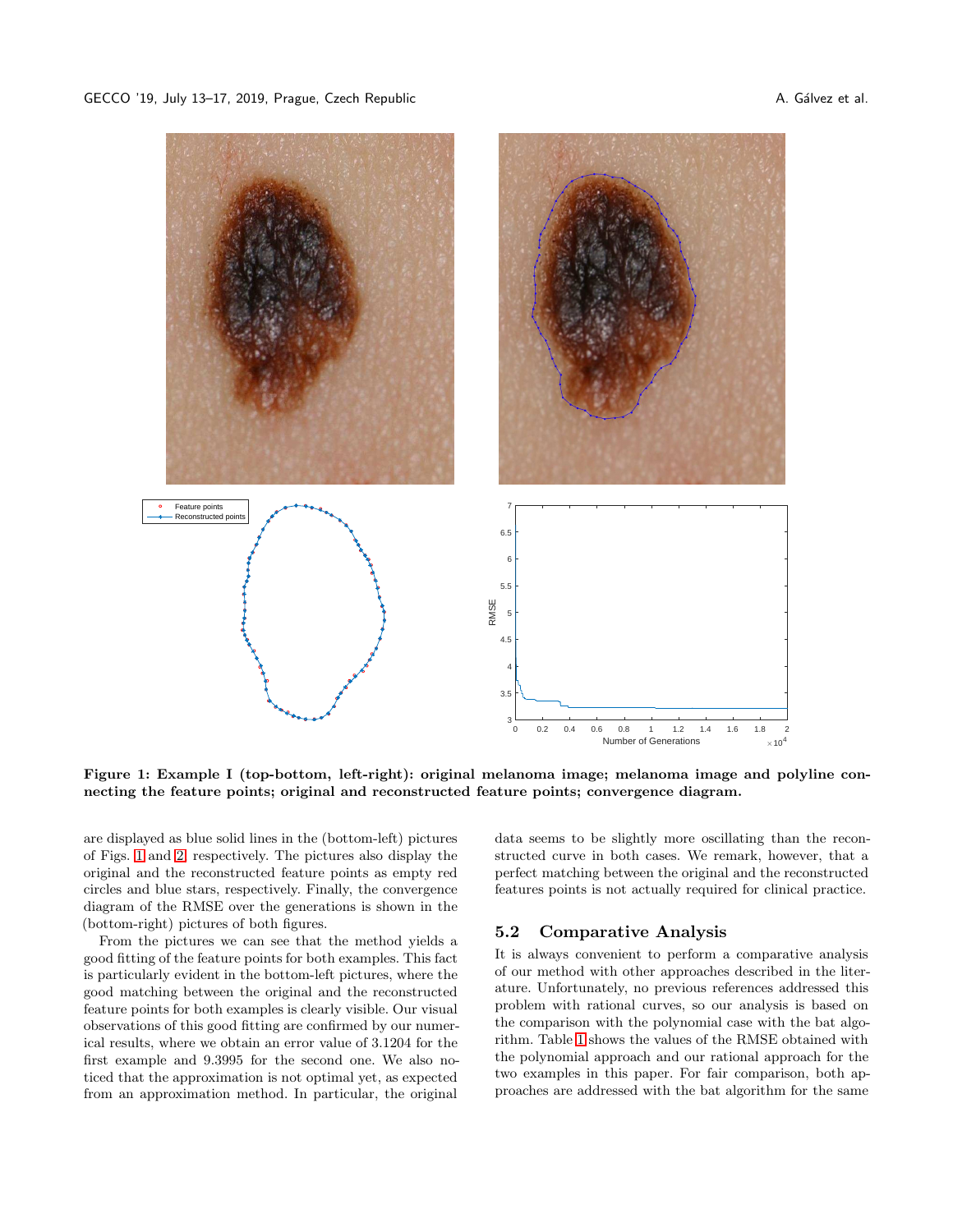<span id="page-6-1"></span>Computing Rational Border Curves of Melanoma with Bat Algorithm GECCO '19, July 13–17, 2019, Prague, Czech Republic



Figure 2: Example II (top-bottom, left-right): original melanoma image; melanoma image and polyline connecting the feature points; original and reconstructed feature points; convergence diagram.

parameter configuration, including the number of iterations and the degree of the curve. As shown in the table, the rational approach outperforms the polynomial one for the two examples in this paper. Although the benchmark used here is too small to draw firm conclusions on a general basis, these results have been validated by other examples from the same digital archive not discussed here because of limitations of space.

# 6 CONCLUSIONS & FUTURE WORK

In this paper, we address the problem of computing the rational border curve of melanomas and other skin lesions from medical images. This is an important task for image segmentation with relevant applications in medical diagnosis of skin diseases. To the best of our knowledge, this is the first work in the field considering rational functions instead of

<span id="page-6-0"></span>Table 1: Comparative results of the polynomial approach and the rational approach (our method) for the two examples in this paper.

|                      | Example I | Example II |
|----------------------|-----------|------------|
| Polynomial approach: | 5.3613    | 11.7688    |
| Rational approach:   | 3.1204    | 9.3995     |

the classical (and much simpler) polynomial functions. Our method is based on the bat algorithm, a popular bio-inspired swarm intelligence technique for optimization. Experimental results on two examples of medical images of melanomas show that the proposed method outperforms the polynomial